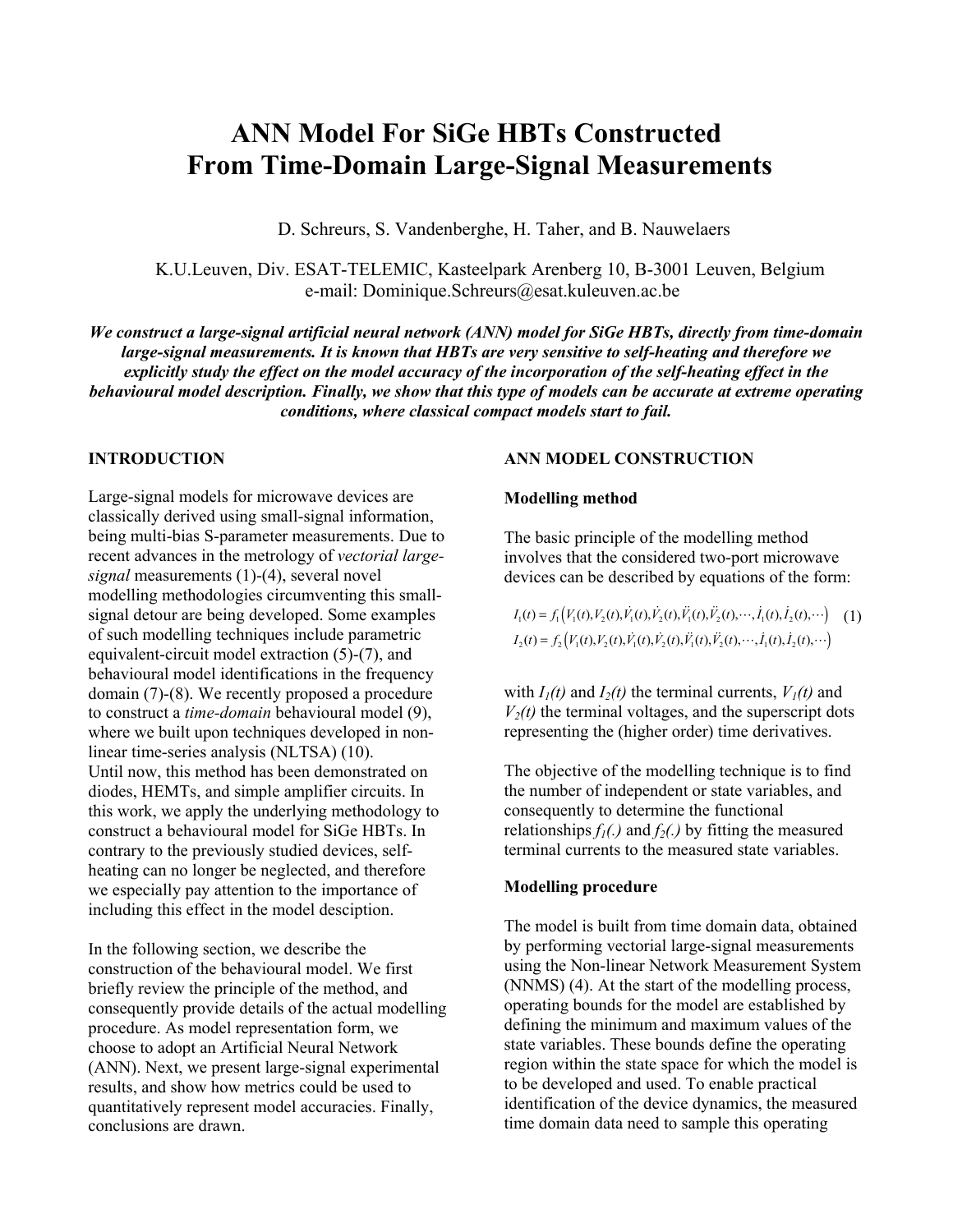region efficiently. For the considered SiGe HBTs, we fixed the fundamental frequency to 1.8 GHz and performed measurements at various input powers (ranging between –14 dBm and –4 dBm) and DC bias conditions. The operating range of interest is from 0.4 V to 1.2 V for the base-emitter voltage  $V_{be}$ , and from 0.5 V to 1.5 V for the collector-emitter voltage *Vce*. These measurements are consequently de-embedded, because our interest is to model the device as if it will be inserted in an actual circuit design (hence, without the pads and access transmission lines).

The next step is to determine the independent (or state) variables. This can be accomplished by applying the "embedding" technique, based on the "false nearest neighbour" principle (11). Alternatively, one can deduce from the known physics of an HBT, that the dominant independent variables are the terminal voltages, as well as the corresponding first and second order time derivatives.

Consequently, the functional relationships  $f_1(.)$  and  $f_2(.)$  have to be determined by fitting the measured time domain terminal currents towards the measured independent variables. In Ref. (9), multivariate polynomials were used to describe  $f_1(.)$ and  $f_2(.)$ . Polynomials however have known disadvantages, such as that higher-order polynomials have exponential-like asymptotes, which might give cause to convergence problems. Therefore, we explore the use of artificial neural networks (ANNs) in this work, whereby the activation function is the sigmoid function, which has smooth limits. For this particular case, we use an artificial neural network with 6 inputs (the voltages up to the second derivative) and two outputs (the currents). The ANN is trained using the back-propagation algorithm, as implemented in the Neuro-modeler program, which is described in detail in Refs. (12)-(14).

We found that an ANN with a single hidden layer of 28 neurons provides the best trade-off between model accuracy and model complexity. Table 1 summarizes the training results, consisting of the average and maximal training errors for both currents. The table also lists the correlation coefficient, which is a measure for whether we selected the right set of independent variables. The correlation is rather good, but we notice that the maximal training errors are too large. The reason is that the device is very temperature dependent, and this effect has not been incorporated yet in the model description.

To properly account for self-heating, we add a 7th independent variable, being the net dissipated power:  $P_{dc}$ <sup>\*</sup>(1-PAE) (15)-(16). The corresponding training results are also listed in Table 1 (case 2). We notice the clear improvement in terms of both correlation and training errors. The high correlation indicates that we now have the right set of independent variables.

Finally, we also train an ANN based on non-deembedded data. The results (case 3 in Table 1) deteriorate slightly compared to case 2. The reason is that a second order time derivative might no longer be sufficient to represent the distributed behaviour of the access transmission lines.

## **LARGE-SIGNAL EXPERIMENTAL RESULTS**

We implement the time-domain behavioural model corresponding to case 2 in the Agilent ADS microwave circuit simulator by means of a symbolically defined device (SDD). The SDD can calculate the time-derivatives of the terminal voltages at each time-step in the simulation, enabling the fitting functions for the currents to be evaluated.

In Fig. 1, we compare measured and simulated time-domain waveforms of the terminal currents for 2 different experimental conditions (listed in the Caption). Condition 1 (top) corresponds to turn-on, whereas condition 2 (bottom) represents a high  $V_{be}$ case, which is often difficult to model by compact models. The simulations were carried out at exactly the same excitation conditions as the measurements. Based on these plots, we can conclude that a good model prediction can be obtained, providing the range of measurements used in the training process span all instantaneous conditions of the verification measurements.

This visual interpretation of the model accuracy can also be objectively quantified by the use of metrics. Table 2 lists the metric values for the scattered waves  $b_1$  and  $b_2$ , corresponding to the two experimental conditions of Fig. 1. We consider two different formulations expressed in the frequency domain, being the natural metric and a weighted metric  $(17)$ :

1. the natural metric

$$
S(x, \hat{x}) = |x_0 - \hat{x}_0|^2 + 2\sum_{i=1}^{N} |x_i - \hat{x}_i|^2
$$
 (2)

2. a weighted metric

$$
S(x,\hat{x}) = |x_0 - \hat{x}_0| + \sum_{i=1}^{N} \frac{|x_i|}{\sum_{j=1}^{N} |x_j|} |x_i - \hat{x}_i|
$$
 (3)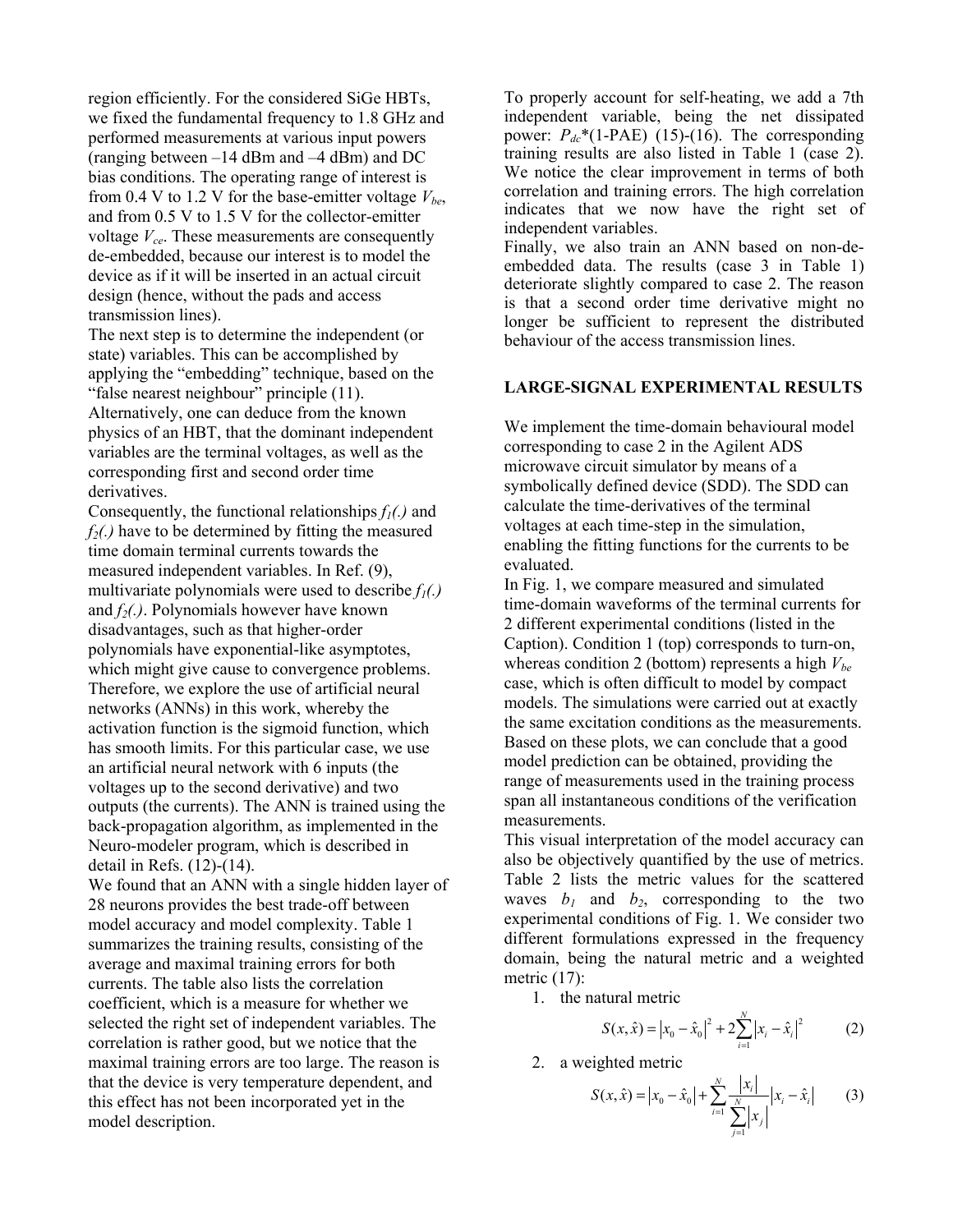The value *S* summarises the differences between modelled  $(\hat{x})$  and measured  $(x)$  quantities, where *i* and *j* are harmonic indices, *N* is the number of harmonics considered, and the subscript 0 denotes the DC value. In the case of the natural metric, all finite-order harmonics are treated equally, so it is directly related to the corresponding differences in time-domain waveforms, whereas in the case of the weighted metric, errors in predicting the dominant harmonics have a relatively larger contribution to the overall metric value. Setting a preference for either of the metrics is not straightforward, as it depends on the model application. When the harmonics with a lower power level are as important as the high-power harmonics (e.g., in mixer applications), then the natural metric may be preferred.

From the metric results listed in Table 1, we can conclude that the accuracy in predicting  $b_1$  is slightly better compared to that of  $b_2$ . Furthermore, the obtained accuracy is comparable for the two considered experimental conditions.

## **CONCLUSION**

For the first time, we presented the construction of a behavioural model for SiGe HBTs from timedomain large-signal measurements. The self-heating effect is incorporated by an additional independent variable, being the dissipated power. The resulting small ANN training error and the good agreement with large-signal verification data show that we selected a good set of independent variables. Finally, we showed that the use of metrics has a surplus value compared to visual interpretations of experimental data, as model accuracy can be quantified by a number.

#### **ACKNOWLEDGEMENT**

D. Schreurs is supported by the Fund for Scientific Research-Flanders as a post-doctoral fellow. The authors acknowledge Alcatel Microelectronics for the SiGe HBT devices, and Agilent Technologies for the donation of the NNMS, as well as for the support to implement the behavioural models into ADS. The authors also thank Dr. D. Root, NIST and Prof. K.C. Gupta for the interesting discussions.

## **REFERENCES**

 (1) F. van Raay and G. Kompa, *"A new on-wafer largesignal waveform measurement system with 40 GHz*

*harmonic bandwidth,"* IEEE MTT-S Int. Microwave Symp. Dig., pp. 1435-1438, 1992.

- (2) M. Demmler, P. Tasker, and M. Schlechtweg*, "A vector corrected high power on-wafer measurement system with a frequency range for the higher harmonics up to 40 GHz,"* Proc. European Microwave Conference, pp. 1367-1372, 1994.
- (3) C. Wei, Y. Lan, J. Hwang, W. Ho, and J. Higgins, *"Wave-form characterization of microwave power heterojunction bipolar transistors,"* IEEE MTT-S Int. Microwave Symp. Dig., pp. 1239-1242, 1995.
- (4) J. Verspecht, P. Debie, A. Barel, and L. Martens, *"Accurate on wafer measurement of phase and amplitude of the spectral components of incident and scattered voltage waves at the signal ports of a nonlinear microwave device,"* IEEE MTT-S Int. Microwave Symp. Dig., pp. 1029-1032, 1995.
- (5) D. Schreurs, J. Verspecht, B. Nauwelaers, A. Van de Capelle, and M. Van Rossum, *"Direct extraction of the non-linear model for two-port devices from vectorial non-linear network analyzer measurements,"* Proc. European Microwave Conference, pp. 921-926, 1997.
- (6) M. Curras-Francos, P. Tasker, M. Fernandez-Barciela, Y. Campos-Roca, and E. Sanchez*, "Direct extraction of nonlinear FET Q-V functions from time domain large-signal measurements,"* IEEE Microwave and Guided Wave Letters, pp. 531-533, 2000.
- (7) D. Schreurs and J. Verspecht, *"Large-signal modelling and measuring go hand-in-hand: accurate alternatives to indirect S-parameter methods,"* International Journal of RF and Microwave Computer-Aided Engineering, pp. 6-18, 2000.
- (8) J. Verspecht, F. Verbeyst, M. Vanden Bossche and P. Van Esch, *"System level simulation benefits from frequency domain behavioral models of mixers and amplifiers,"* Proc. European Microwave Conference, pp. 29-32, 1999.
- (9) D. Schreurs, N. Tufillaro, J. Wood, D. Usikov, L. Barford, and D.E. Root, *"Development of time domain behavioural non-linear models for microwave devices and ICs from vectorial largesignal measurements and simulations,"* Proc. European Gallium Arsenide and related III-V compounds Applications Symposium (GaAs 2000), pp. 236-239, 2000.
- (10) H. Kantz and T. Schreiber, *Nonlinear Time Series Analysis*, Cambridge University Press, 1997.
- (11) M. Kennel, R. Brown, and H. Abarbanel*.*, *"Determining embedding dimension for phase-space reconstruction using a geometrical construction,"*  Phys. Rev. A, pp. 3403-3411, 1992.
- (12) Q.J. Zhang and K.C. Gupta, *Neural networks for RF and microwave design*, Artech House, 2000.
- (13) NeuroModeler, ver. 1.2, Q. J. Zhang and his neural network research team, Department of Electronics, Carleton University, Ottawa, Canada, 1999.